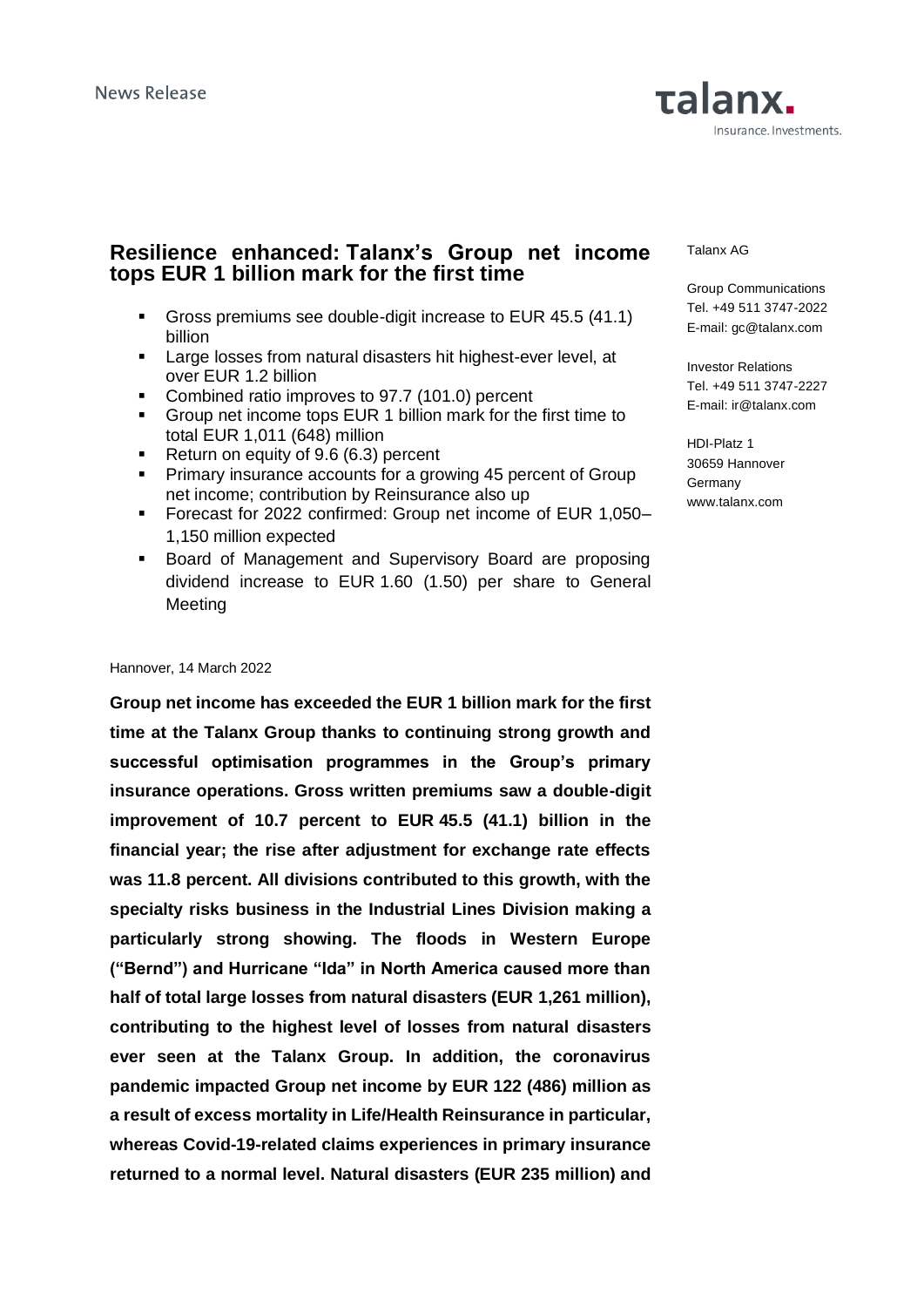

**the coronavirus pandemic (EUR 403 million) impacted operating profit by EUR 638 million. Nevertheless, operating profit still climbed 49 percent to EUR 2.5 (1.6) billion thanks to the optimisation programmes in primary insurance and a continued extremely strong performance by reinsurance. Group net income rose by more than 50 percent to EUR 1,011 (648) million, exceeding the EUR 1 billion mark one year earlier than forecast in 2018, when the Group published its strategic goals for the period up to 2022. The Talanx Group is confirming its forecast for 2022 Group net income of EUR 1,050–1,150 million. The Board of Management and Supervisory Board are proposing an increase of 10 cents per share in the dividend, to EUR 1.60 per share, to the General Meeting.** 

"The fact that our net income exceeded one billion despite the increase in claims paid to customers clearly shows that our profitable growth is on an extremely sound footing. Our strategy and the modernisation programmes in the divisions are having the desired effect. The combination of the stronger contribution made by primary insurance to Group net income and growth in our reinsurance operations is increasingly enhancing our business model's earnings potential. This means we can approach the future and the new challenges that are already becoming apparent with confidence. Inflation, a more restrictive interest rate policy and geopolitical crises are emerging as new, crucial external factors influencing what we do", said Torsten Leue, Chairman of Talanx AG's Board of Management.

The operating improvements in primary insurance continued to have a positive impact on the divisions' results during the reporting period. Profit at the Primary Insurance Group jumped from EUR 246 million in 2018 to EUR 493 million in 2021. As a result, the proportion of Group net income accounted for by primary insurance rose from 31 to 45 percent in the same period.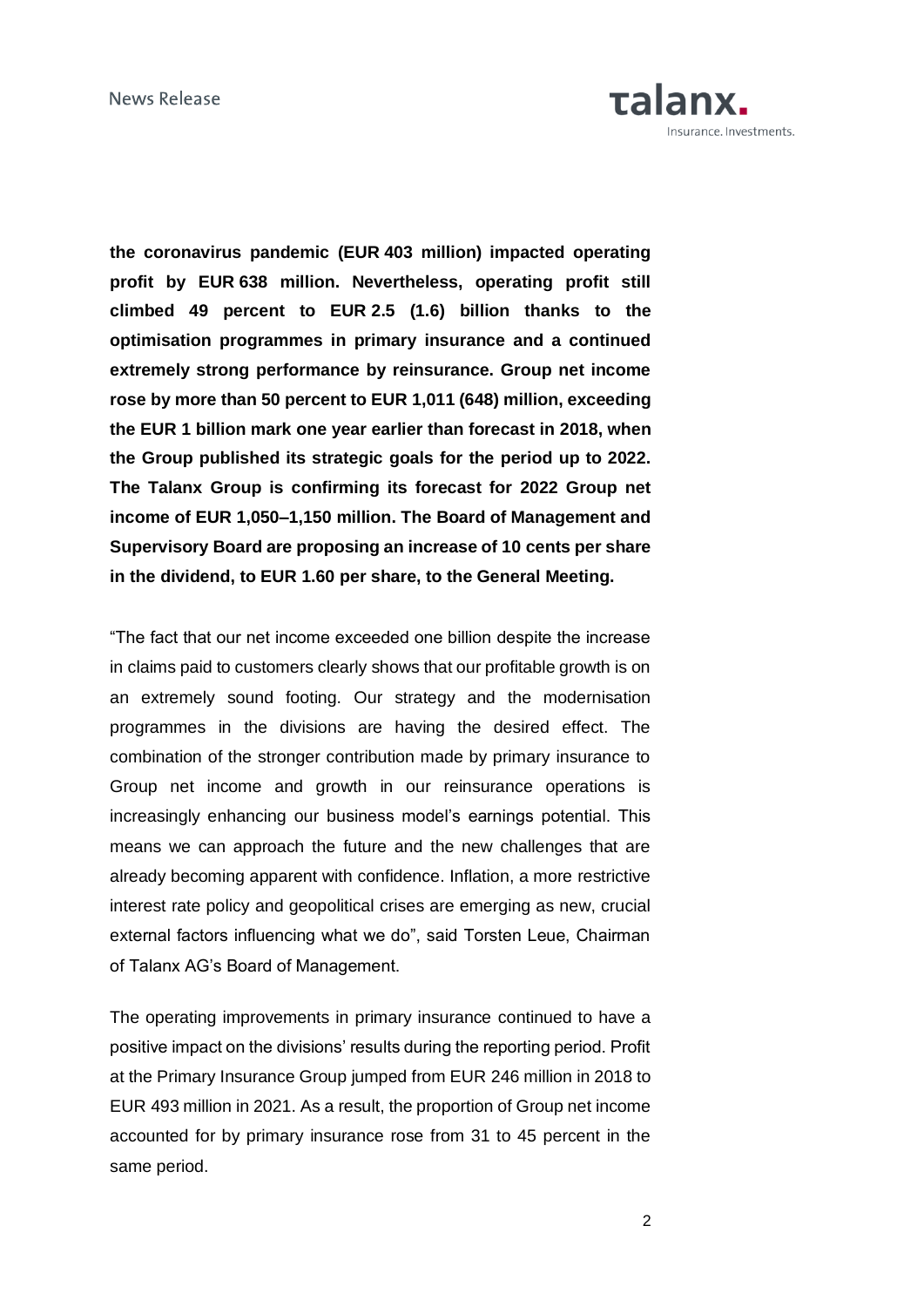

The improvements made at Industrial Lines can be seen from the enhanced combined ratio of 98.7 (104.6) percent, despite higher losses resulting from natural disasters. This is on track to hit the medium-term target for the ratio of 95 percent. At EUR 286 million, the Retail Germany Division clearly exceeded its goal of achieving an operating profit of at least EUR 240 million by 2021. The Retail International Division also improved its combined ratio year-on-year to 94.8 (95.2) percent in 2021, while lifting operating profit to EUR 294 (266) million. The acquisition of HDI Italia S.p.A. (formerly Amissima Assicurazioni S.p.A.), which has been fully consolidated since 1 April 2021, contributed to the division's growth with a premium volume of EUR 203 million.

The impact of the coronavirus crisis declined considerably compared to its significant effect on the prior-year results. All in all, the negative effects of the pandemic amounted to EUR 122 (486) million. Coronavirus claims expenses in financial year 2021 amounted to approximately EUR 600 million and very largely affected Life/Health Reinsurance; in the previous year, claims expenses had totalled EUR 1.5 billion. At the same time, the positive effects of the global lockdowns on certain lines declined. The positive impact of the decrease in losses caused by the coronavirus lockdown amounted to EUR 116 (206) million for the entire reporting period.

### **Large losses at highest-ever level following natural disasters**

At EUR 1.7 billion, total large losses – comprising man-made large losses and large losses from natural disasters – were down significantly on the high comparative figure from the previous year (EUR 2.1 billion), which was due to the coronavirus pandemic. Large losses of EUR 484 million were attributable to man-made causes in 2021, while losses from natural disasters amounted to EUR 1,261 million. As a result, the fullyear large loss budget of approximately EUR 1.5 billion was exceeded by EUR 235 million in financial year 2021. Reinsurance accounted for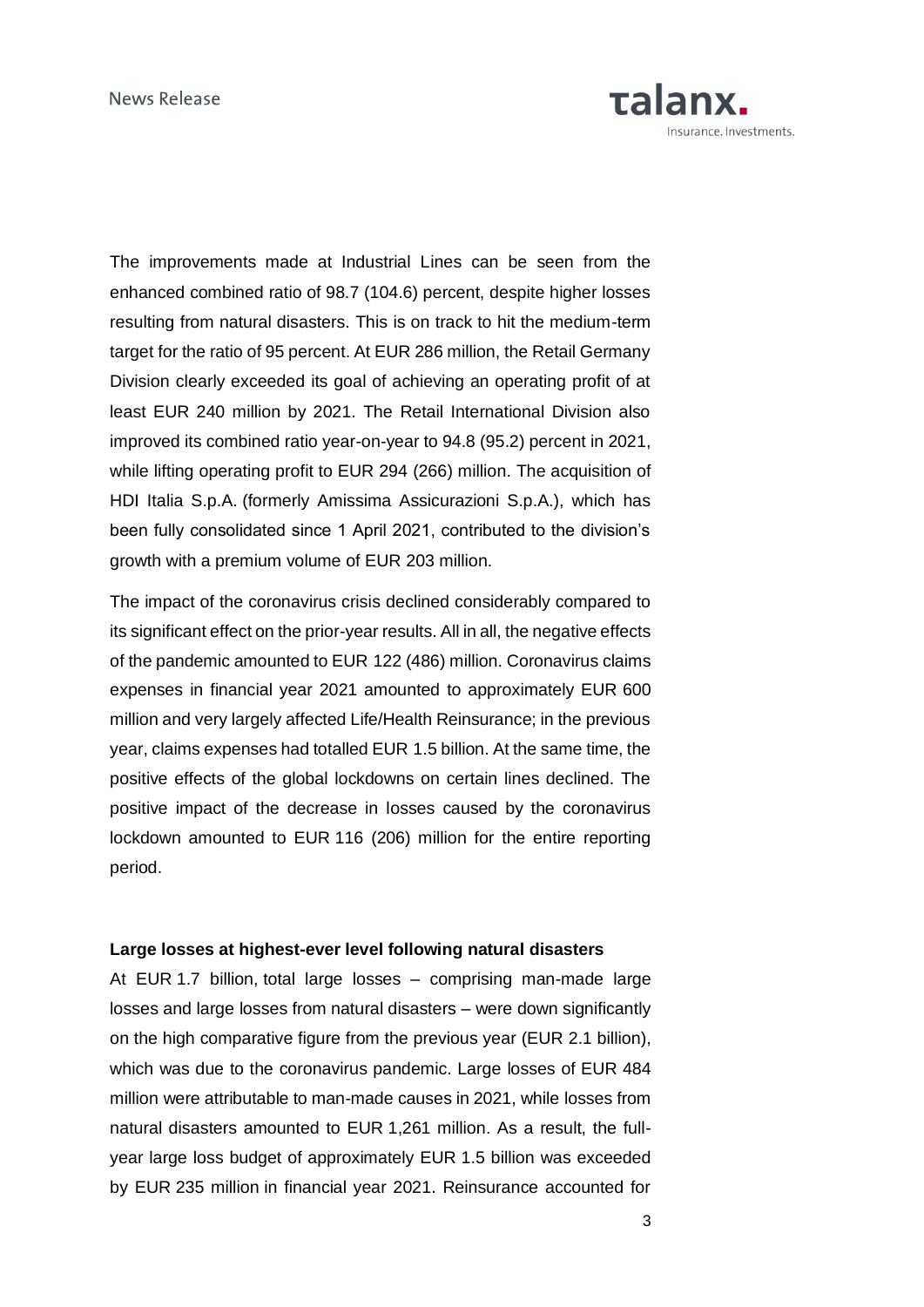

net large losses of EUR 1,250 (1,595) million, while the figure for primary insurance amounted to EUR 470 (531) million. Key factors affecting the overall level of losses were Hurricane "Ida" (EUR 361 million) and Winter Storm "Uri" (EUR 216 million) in North America, plus Low-pressure System "Bernd" (EUR 320 million) in Western Europe.

The underwriting result improved by 22.2 percent compared to the previous year, which had been hit by the coronavirus pandemic, to EUR –2.2 (–2.8) billion, despite the substantial impact of natural disasters. This is reflected in the lower combined ratio of 97.7 (101.0) percent. Net investment income rose to EUR 4.7 (4.2) billion, due among other things to realised gains, income from alternative investments and inflation-linked bonds. The net return on investment was 3.4 (3.2) percent. Excluding transitional measures, the Solvency II ratio as at 30 September 2021 was 204 (30 June 2021: 210) percent.

### **Increased dividend of EUR 1.60 per share proposed**

The Board of Management and Supervisory Board will be proposing an increased dividend of EUR 1.60 (1.50) per share to the General Meeting on 5 May 2022. This corresponds to a payout ratio of 40 percent of the IFRS profit. The dividend yield, measured in terms of the average share price in 2021, is 4.4 (4.5) percent.

## *Fourth quarter: Group net income above pre-crisis level*

Gross written premiums for the Group rose by a double-digit 12.5 percent to EUR 10.4 (9.2) billion in the final quarter of 2021. The combined ratio fell to 98.0 (101.7) percent; the comparable period had still been severely impacted by the coronavirus pandemic. The underwriting result for the fourth quarter amounted to EUR –590 (–849) million. Operating profit rose to EUR 615 (354) million and Group net income to EUR 288 (128) million.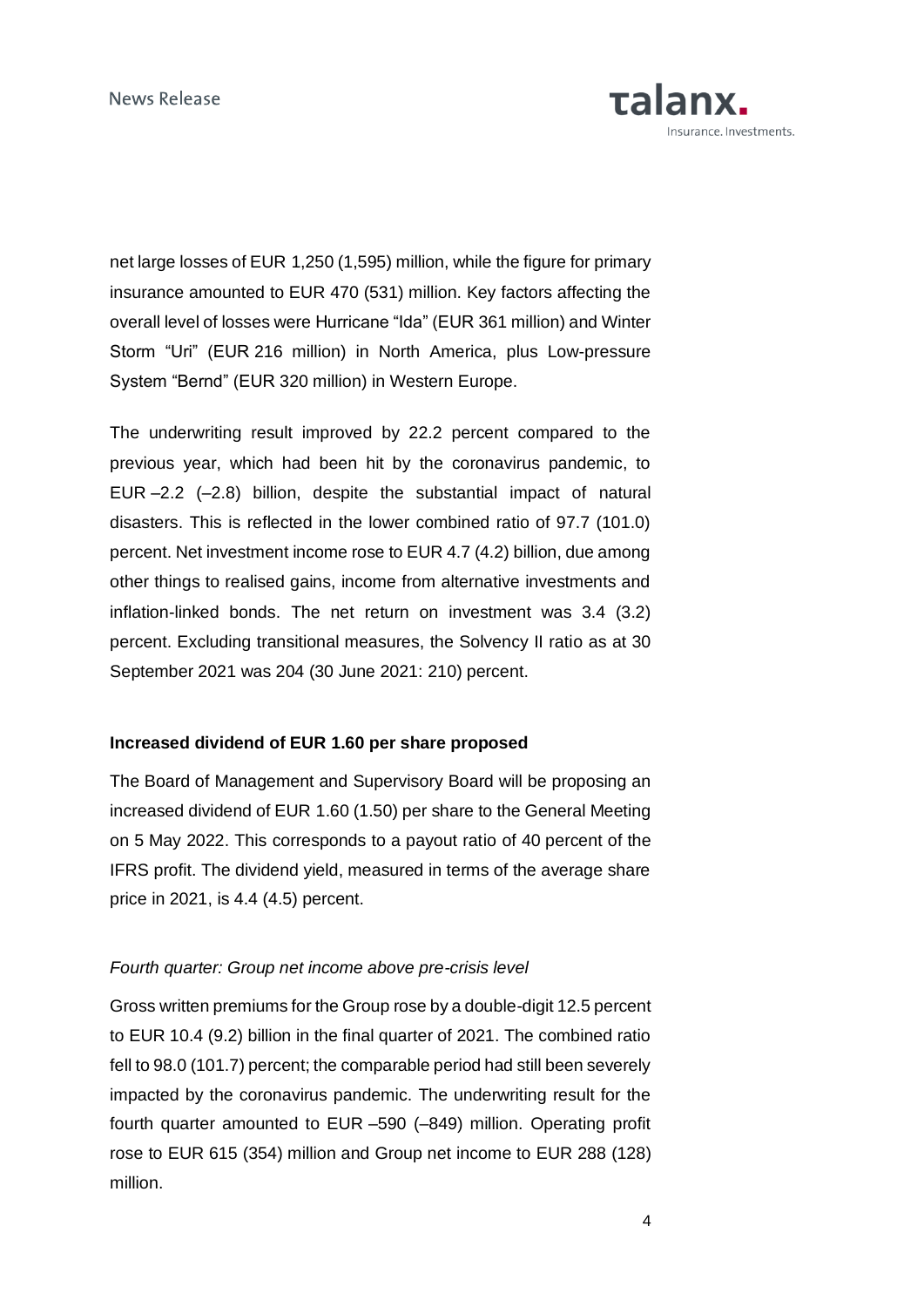

# **Industrial Lines: premium growth driven by specialty, liability and property business**

Gross written premiums in the Industrial Lines Division rose by 13.6 percent to EUR 7.6 (6.7) billion in the reporting period; the rise after adjustment for exchange rate effects was 14 percent. Premium growth was largely due to the positive trend in the specialty, liability and property business.

The Industrial Lines Division was impacted to a greater extent by natural disasters in the reporting period. To give just one example: following the catastrophic flooding caused by Low-pressure System "Bernd", Industrial Lines customers filed 681 claims for losses leading to average payouts of approximately EUR 450,000 per claim. Nevertheless, the underwriting result improved substantially to EUR 46 (–139) million despite the significant impact of natural disasters in financial year 2021. This was largely due to a lower level of coronavirus claims payouts made to customers. All in all, the net impact of increased large losses due to natural disasters in the reporting period was EUR 237 (148) million. The combined ratio for Industrial Lines also improved despite the increased impact from natural disasters to 98.7 (104.6) percent, and was on track to hit the division's goal of 95 percent as set out in its strategy. The increased level of losses was largely offset by the successful restructuring and profitability-enhancing measures, systematic portfolio restructuring, lower frequency loss ratios due to lockdowns, and unutilised premium provisions of approximately EUR 50 million.

Net investment income increased substantially in 2021 to EUR 300 (254) million, largely as a result of higher income from alternative investments. Full-year operating profit rose clearly to EUR 196 (48) million, due to the increase in the underwriting result and the positive net investment income. The Industrial Lines Division contributed EUR 143 (47) million to Group net income.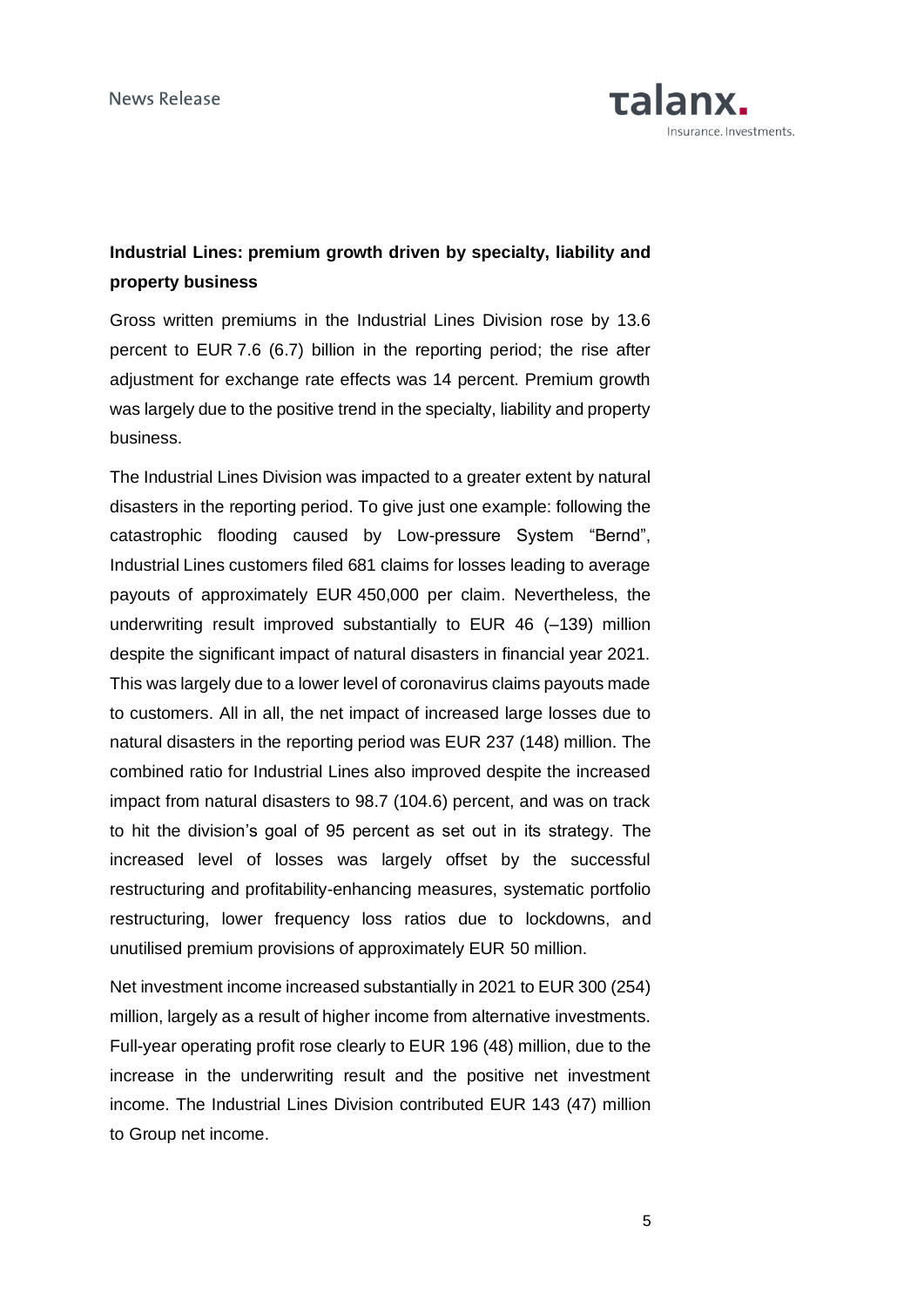

### *Fourth quarter: clear rise in operating profit*

Gross written premiums rose by 20.6 percent to EUR 1.7 (1.4) billion in the period from October to December. Growth after adjustments for exchange rate effects amounted to 17.6 percent. The combined ratio improved compared to the prior-year period, which had been hard hit by the coronavirus pandemic, falling to 98.9 (103.8) percent. The underwriting result for the division jumped to EUR 11 (–33) million. Net investment income eased by 3.6 percent to EUR 80 (83) million. Operating profit more than doubled against the comparative period, to EUR 46 (20) million. The Industrial Lines Division's contribution to Group net income rose to EUR 42 (36) million.

### **Retail Germany: "KuRS" programme target clearly exceeded**

Gross written premiums in the Retail Germany Division rose by an above-market 5.4 percent year-on-year to EUR 6.2 (5.9) billion in financial year 2021. Both segments – Property/Casualty Insurance and Life Insurance – contributed to premium growth. At EUR  $-1.8$  (-1.7) billion, the underwriting result was roughly on a par with the comparative period, despite being hit hard by Low-pressure System "Bernd" in July 2021. The effects of the coronavirus pandemic declined sharply during the reporting period, to EUR 4 (37) million. Operating profit clearly exceeded the target set in the "KuRS" modernisation programme, at EUR 286 (203) million. The combined ratio in the Property/Casualty Insurance segment deteriorated to 99.2 (95.4) percent overall due to the impact of natural disasters. The division's contribution to Group net income improved to EUR 161 (119) million.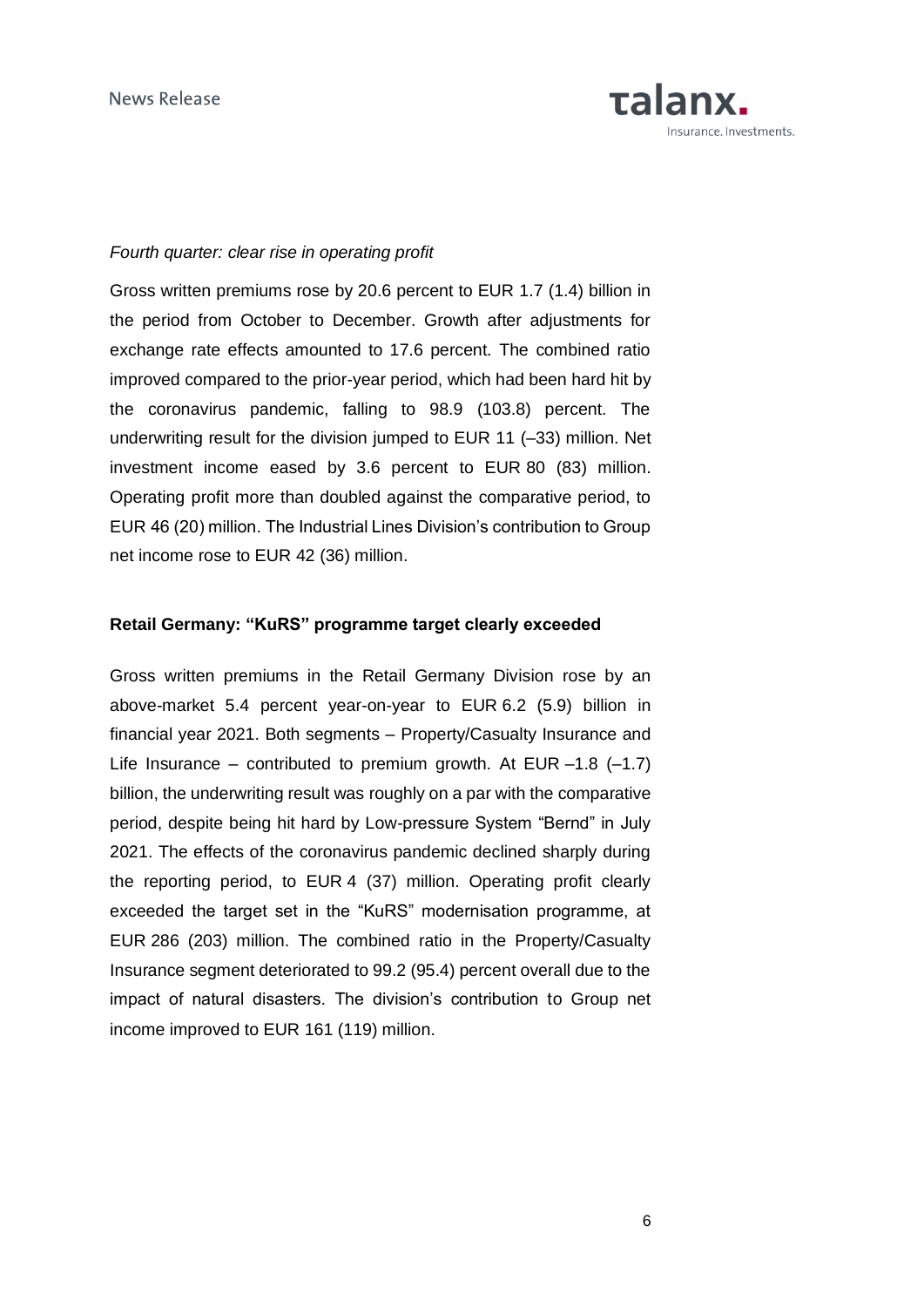

# *Property/Casualty Insurance segment: combined ratio impacted by flood event*

Premium income in the Property/Casualty Insurance segment rose by 4.8 percent in the reporting period to EUR 1.6 (1.5) billion. The increase was due to the positive trends recorded in the corporate customers and freelance professionals, private customers and unemployment insurance areas, in cooperation with our banking partners.

Low-pressure System "Bernd" clearly impacted the Property/Casualty segment. To give just one example: the resulting catastrophic flooding led to more than 6,700 claims being filed, with average payouts to customers of approximately EUR 30,000 per claim. At EUR 11 (62) million, the underwriting result was substantially lower than in the comparative period, due to the impact of natural disasters. Large losses such as Low-Pressure System "Bernd" and the catastrophic floods that followed, plus Storm "Volker" impacted the underwriting result by EUR 18 million. This led to an increase of 3.8 percentage points in the combined ratio, to 99.2 (95.4) percent.

Net investment income improved substantially compared to the previous year, especially as a result of higher disposal gains and lower pandemicrelated writedowns, to EUR 129 (88) million. In addition, higher ordinary investment income had a positive effect. At EUR 104 (134) million, operating profit declined in financial year 2021 due to the negative impact on underwriting year-on-year.

### *Fourth quarter: net investment income more than doubled*

Gross written premiums in the Property/Casualty Insurance segment increased to EUR 266 (233) million between October and December. The underwriting result was clearly down on the prior-year period at EUR –20 (17) million, due to a cluster of small losses following weather events plus higher baseline expenses for properties. This is reflected in the trend in the combined ratio, which rose to 105.7 (93.7) percent. Net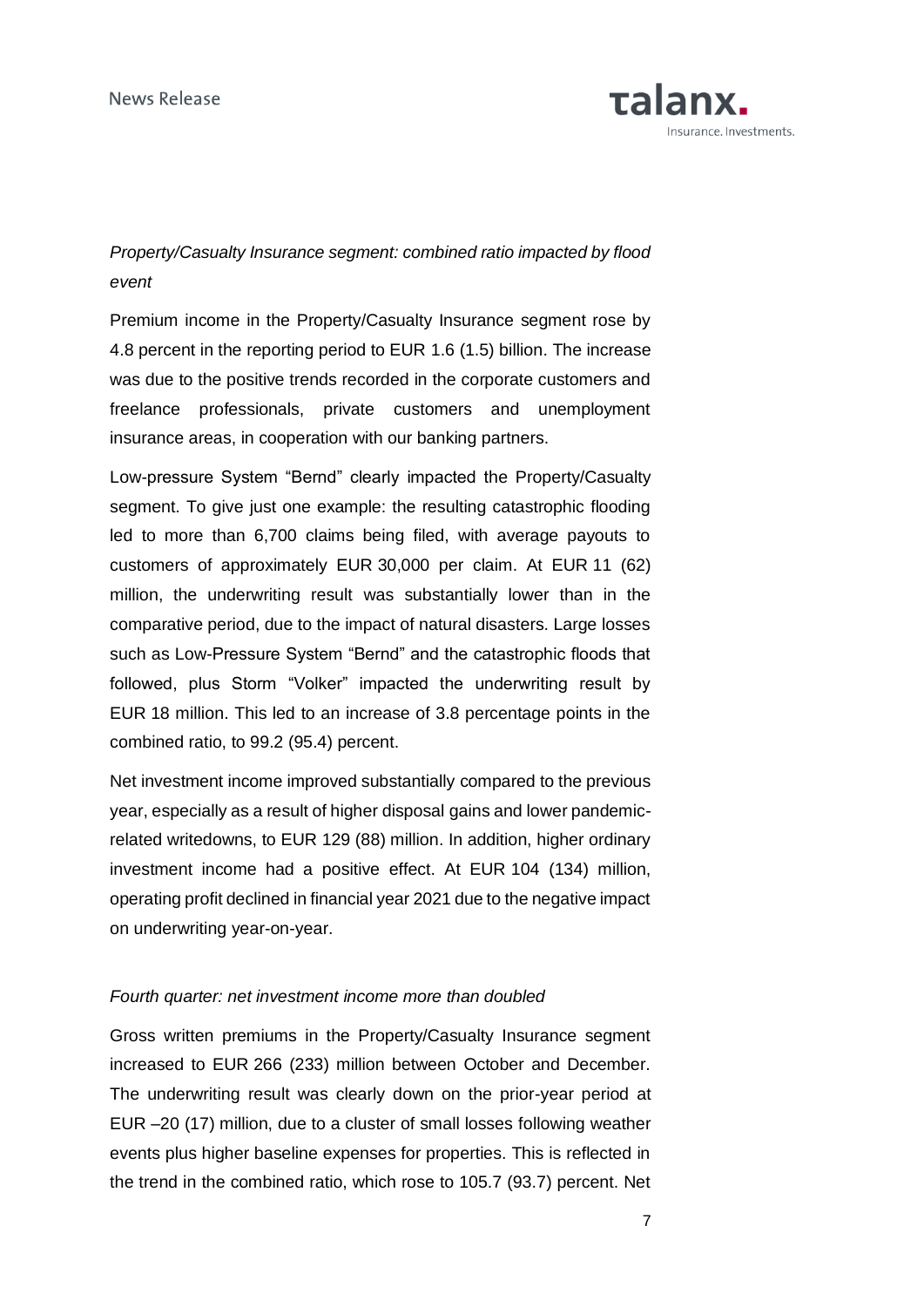

investment income more than doubled to EUR 50 (24) million, due to the positive trend on the capital markets. Despite this, operating profit for the quarter fell substantially to EUR 5 (37) million.

## *Life Insurance segment: clear improvement in operating profit*

At EUR 4.6 (4.4) billion, the Life Insurance segment of the Retail Germany Division saw a 5.6 percent increase in premiums, which was largely due to the single-premium life insurance business. In addition, the good start seen for the CleverInvest fund-based product played a role in this development.

The main factors influencing the underwriting result during the reporting period were the calculation of the discounts on technical provisions and policyholder participation in the strong business performance in the form of provisions for premium refunds. The underwriting result was on a par with the previous year, at EUR -1,772 (-1,792) million. Net investment income rose by a clear 5.2 percent to EUR 2.0 (1.9) billion due to increased realisation of hidden reserves to finance the *Zinszusatzreserve* (ZZR – additional interest reserve) and to boost solvency. The segment's operating profit improved tangibly in financial year 2021 to EUR 183 (70) million.

### *Fourth quarter: strong rise in underwriting result*

Gross written premiums in the Life Insurance segment of the Retail Germany Division rose by a clear 9.3 percent in the final quarter, to EUR 1.3 (1.2) billion. The underwriting result climbed to EUR –353 (–484) million due to lower additions to the provision for premium refunds. Net investment income decreased to EUR 431 (499) million. Operating profit improved substantially to EUR 47 (–2) million.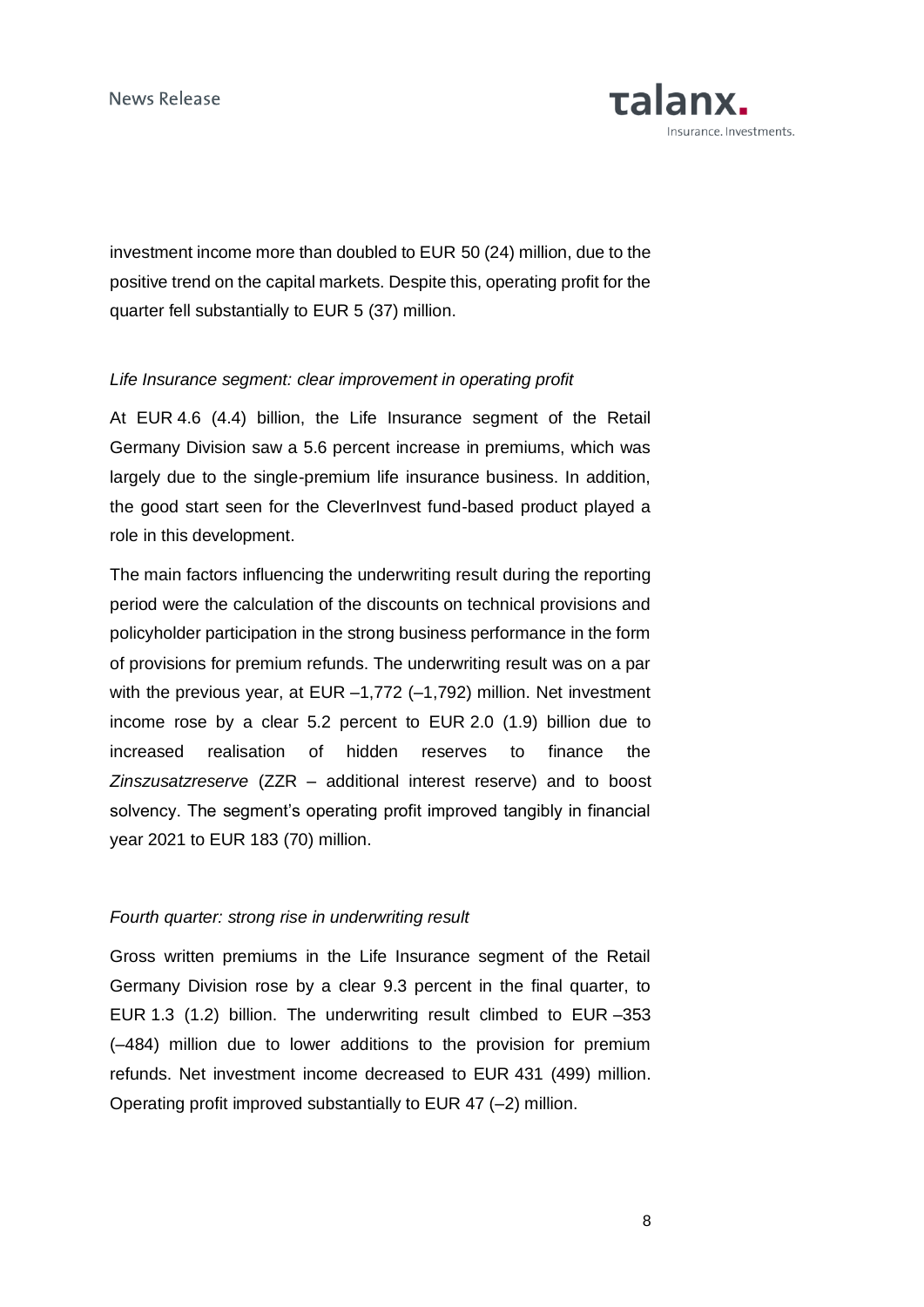

# **Retail International: premium growth driven by Property/Casualty business**

Gross written premiums in the Retail International Division rose by a clear 10.9 percent in financial year 2021 compared to the previous year, to EUR 6.1 (5.5) billion. Adjusted for exchange rate effects, the increase in premium income compared to financial year 2020 would have been even higher, at 15.3 percent. Premium income in the Europe region rose by 12.1 percent to EUR 4.6 (4.1) billion, or by 16.2 percent after adjustment for exchange rate effects. This was primarily due to the Property/Casualty business in Poland and Turkey. Gross written premiums in the Latin America region rose by 7.4 percent year-on-year to EUR 1.5 (1.4) billion. Adjusted for exchange rate volatility, premium income would have increased by 12.6 percent. The Chilean and Mexican markets made particularly strong contributions to this growth.

The combined ratio fell by 0.4 percentage points to 94.8 (95.2) percent compared to the previous year. The improvement was achieved despite loss frequencies returning to normal following the end of the coronavirus lockdowns, and despite claims inflation. The underwriting result rose to EUR 46 (41) million, despite an impact of EUR 14 million due to increased mortality in connection with the coronavirus pandemic. Net investment income improved by 14.6 percent year-on-year to EUR 374 (326) million. Operating profit in financial year 2021 rose by 10.3 percent to EUR 294 (266) million. The contribution made by the division to Group net income was 18 percent higher, at EUR 189 (160) million.

## *Fourth quarter: contribution to Group net income up substantially*

Premium income in the Retail International Division rose by 6.7 percent in the fourth quarter to EUR 1.6 (1.5) billion, and by an even higher 10.7 percent after adjustment for exchange rate effects. The combined ratio was stable compared to the prior-year quarter at 96.2 (96.1) percent. The underwriting result was EUR –4 (–3) million. Net investment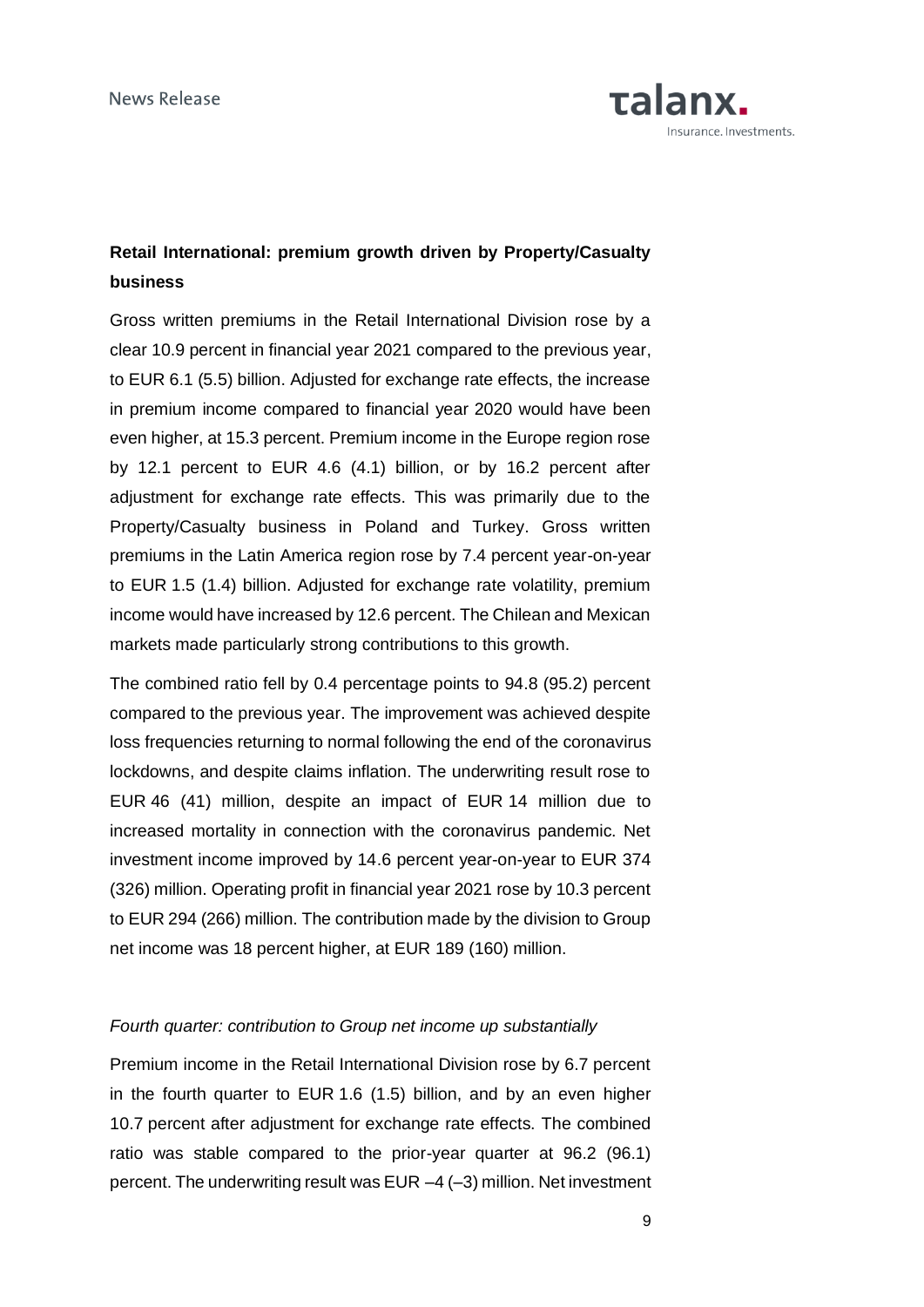

income rose by 18.3 percent compared to the prior-year quarter to EUR 96 (81) million. Operating profit improved considerably to EUR 67 (46) million, while the division's contribution to Group net income was up substantially year-on-year, at EUR 54 (33) million.

## **Reinsurance: strong premium growth**

The Reinsurance Division's performance was roughly on a par with pre-Covid-19 levels, following the previous year in which it was badly hit by the coronavirus pandemic. Gross premiums rose by a double-digit 12.1 percent to EUR 27.8 (24.8) billion. Operating profit climbed to EUR 1.7 (1.2) billion. Net investment income increased by 14.7 percent to EUR 1.9 (1.7) billion. The contribution made by the division to Group net income rose to EUR 609 (442) million.

# *Property/Casualty Reinsurance segment: operating profit up substantially*

Gross written premiums in the Property/Casualty Reinsurance segment rose by a double-digit 14.8 percent to EUR 19.2 (16.7) billion, or by an even higher 16.3 percent after adjustment for exchange rate effects. The underwriting result was EUR 332 (–274) million, resulting in an improved combined ratio of 97.7 (101.6) percent. Net investment income jumped 34.5 percent to EUR 1.4 (1.0) billion. Operating profit climbed to EUR 1,521 (845) million; the prior-year figure had been hit hard by the coronavirus pandemic.

At EUR 1,250 (1,595) million, large losses exceeded the large loss budget – EUR 1,100 million in financial year 2021 – for the fifth year in a row. The Property/Casualty Reinsurance segment was dominated by large losses in the third quarter in particular. These clearly exceeded expectations and were due to the storm floods in Europe, storm damage in the USA and unrest in South Africa.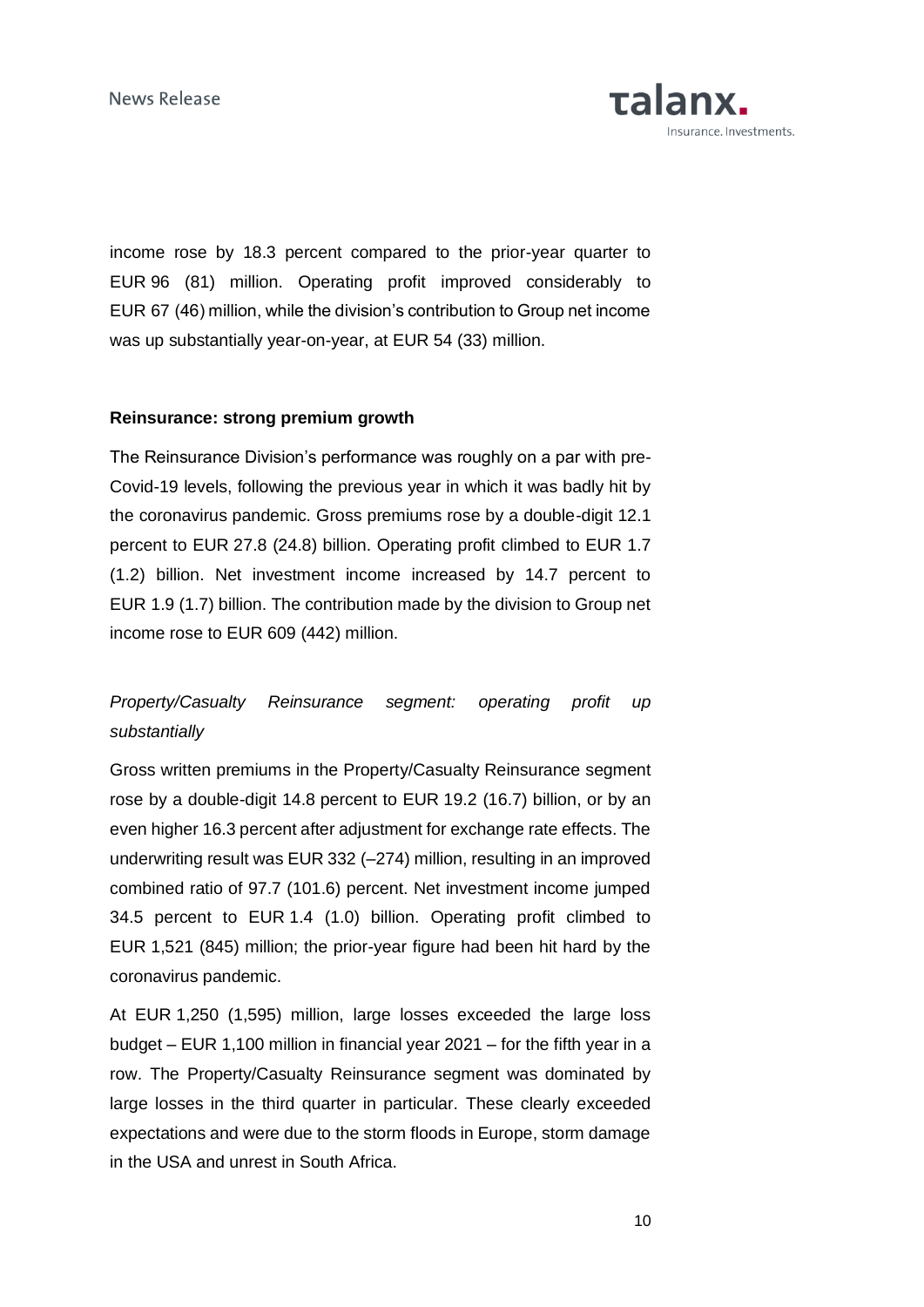

### *Fourth quarter: clear increase in premium income*

Premium income jumped by 16.4 percent to EUR 4.0 (3.4) billion in the period from October to December. The combined ratio, which had been impacted by the coronavirus pandemic in the comparative quarter, improved substantially to 97.2 (102.1) percent, while the underwriting result rose to EUR 112 (–88) million. Net investment income rose to EUR 348 (280) million. Operating profit in the final quarter was EUR 445 (239) million.

## *Life/Health Reinsurance segment: ongoing effects of coronavirus pandemic*

The coronavirus pandemic remained a key issue in the Life/Health Reinsurance segment in financial year 2021, especially in the area of mortality coverage. Pandemic-related effects in the Life/Health Reinsurance segment amounted to EUR 582 (261) million as at the end of the year. A large proportion of the claims relate to deaths in the USA and South Africa. Positive non-recurring income of EUR 132 million from restructuring measures in the US mortality business in the first quarter helped to offset the pandemic-related effects. In addition, the longevity business recorded a positive one-time effect of EUR 122 million.

Written premium income for the segment rose by 6.4 percent to EUR 8.5 (8.0) billion. At constant exchange rates, growth would have amounted to 5.5 percent. The underwriting result deteriorated to EUR –816 (–643) million due to the effects of the coronavirus. Net investment income fell by 14 percent year-on-year to EUR 596 (693) million. The extreme mortality cover, regular tranches of which have been launched on the market since 2013, led to the recognition of positive income of EUR 44 million under holdings measured at fair value through profit or loss in the reporting period. Operating profit fell by 44 percent to EUR 216 (385) million.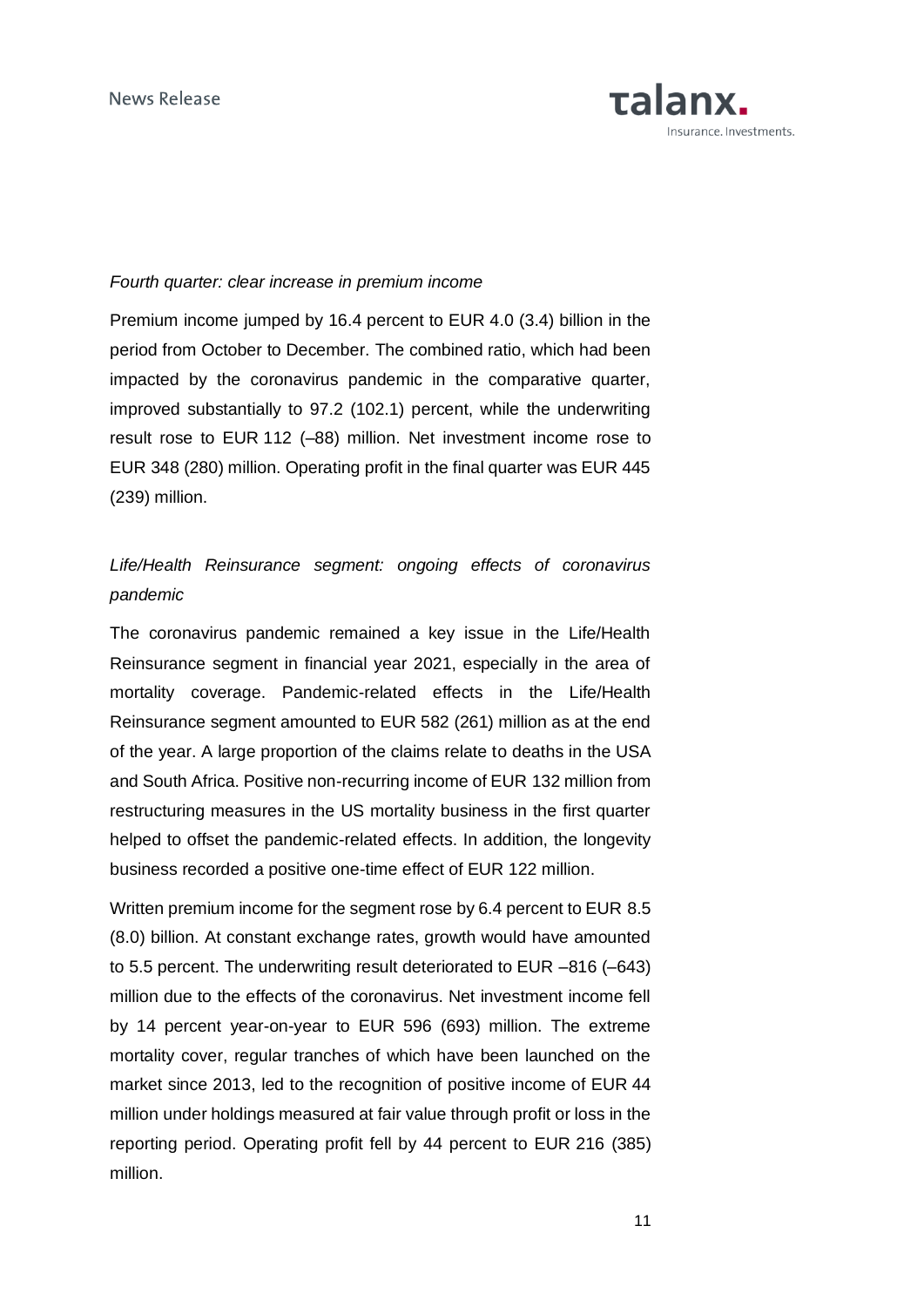

### *Fourth quarter: increase in premium income*

Gross written premiums increased by 5.2 percent year-on-year in the final quarter, to EUR 2.2 (2.1) billion. The underwriting result amounted to EUR –320 (–222) million, while net investment income was up 5.0 percent year-on-year, at EUR 231 (220) million. Operating profit fell tangibly to EUR 1 (76) million.

### **Outlook for 2022: Group net income of EUR 1,050–1,150 million**

The Group is reaffirming both the outlook for 2022 that it published in autumn last year and its medium-term targets in full. It is aiming for premium growth in the mid-single-digit range compared to 2021. The net return on investment is forecast to be approximately 2.4 percent, with the even lower interest rate environment and rising inflation expected to negatively impact Group net income. The Talanx Group is expecting Group net income to be in the range of EUR 1,050–1,150 million. This should correspond to a return on equity of approximately 10 percent, which would clearly exceed the strategic minimum goal of at least 800 basis points above the risk-free rate.

As usual, the targets for financial year 2022 are subject to the proviso that no turbulence occurs on the currency and capital markets and that large losses remain in line with expectations. The geopolitical conflict in Ukraine is emerging as an uncertainty factor for the current business year; it is currently too early to assess the possible impact.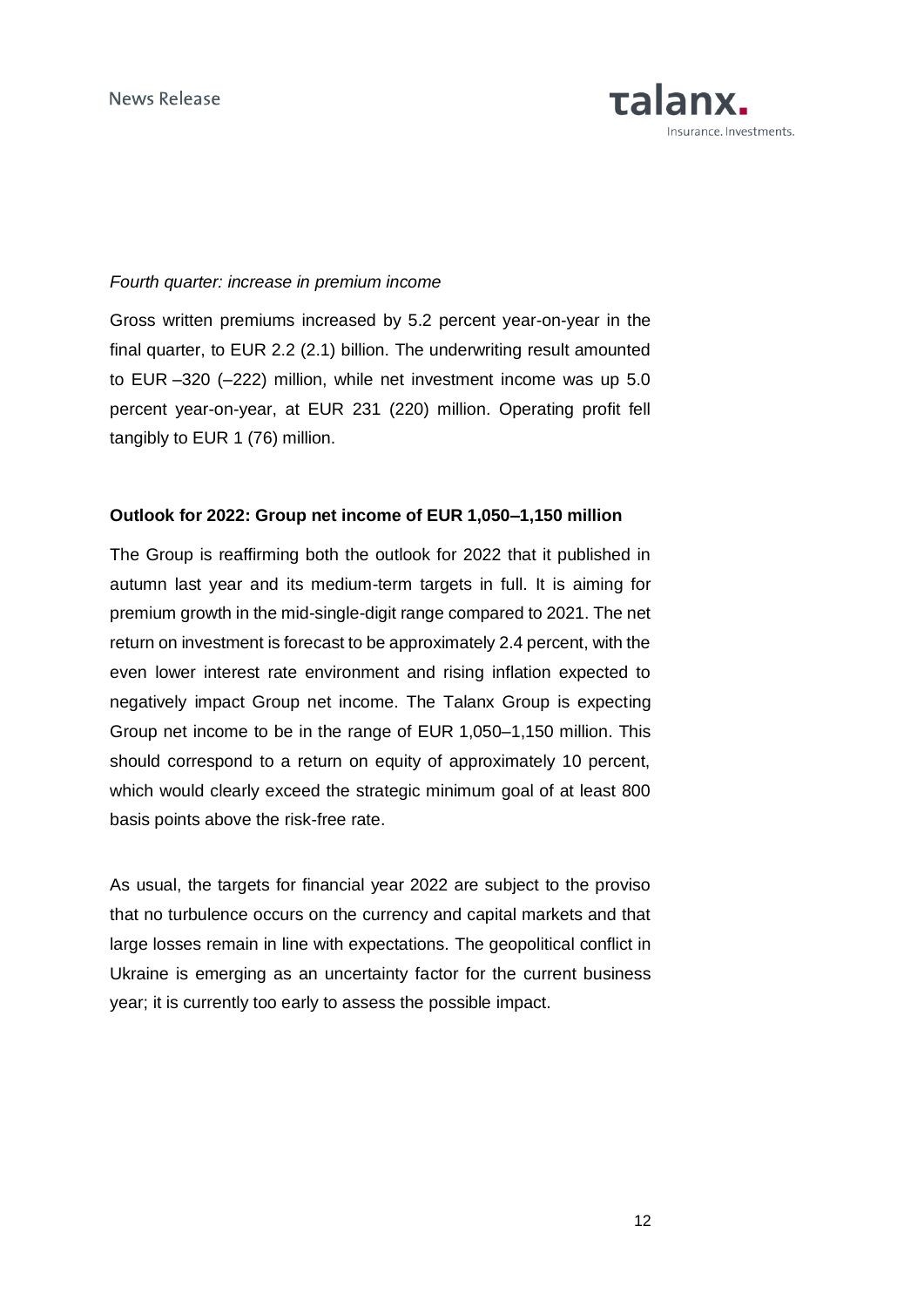

# **Key figures from the Talanx Group income statement, financial year 2021, consolidated (IFRS)**

| <b>EUR million</b>                                                                                          | 2021   | 2020 <sup>1</sup> | $+/-$       |
|-------------------------------------------------------------------------------------------------------------|--------|-------------------|-------------|
| Gross written premiums                                                                                      | 45,507 | 41,109            | $+10.7%$    |
| Net premiums earned                                                                                         | 37,863 | 34,190            | $+10.7%$    |
| Combined ratio for property/casualty<br>primary insurance and property/casualty<br>reinsurance <sup>2</sup> | 97.7%  | 101.0%            | $-3.3$ ppts |
| Net investment income                                                                                       | 4,718  | 4,240             | $+11.3%$    |
| Operating profit/loss (EBIT)                                                                                | 2,454  | 1,645             | $+49.2%$    |
| Net income (after financing costs and<br>taxes)                                                             | 1,730  | 1,170             | $+47.8%$    |
| Group net income (after non-controlling<br>interests)                                                       | 1,011  | 648               | 56.2%       |
| Return on equity <sup>3</sup>                                                                               | 9.6%   | 6.3%              | $+3.3$ ppts |

## **Key figures from the Talanx Group income statement, Q4 2021, consolidated (IFRS)**

| <b>EUR million</b>                                                                                          | Q4 2021 | Q4 2020 <sup>1</sup> | $+/-$       |
|-------------------------------------------------------------------------------------------------------------|---------|----------------------|-------------|
| Gross written premiums                                                                                      | 10,357  | 9,203                | $+12.5%$    |
| Net premiums earned                                                                                         | 10,096  | 8,888                | $+13.6%$    |
| Combined ratio for property/casualty<br>primary insurance and property/casualty<br>reinsurance <sup>2</sup> | 98.0%   | 101.7%               | $-3.7$ ppts |
| Net investment income                                                                                       | 1,241   | 1,181                | $+5.1%$     |
| Operating profit/loss (EBIT)                                                                                | 615     | 354                  | +73.6%      |
| Group net income (after non-controlling<br>interests)                                                       | 288     | 128                  | 125.1%      |
| Return on equity <sup>3</sup>                                                                               | 10.8%   | 5.0%                 | $+5.8$ ppts |

<sup>1)</sup> Adjusted in accordance with IAS 8.

2) Including net interest income on funds withheld and contract deposits.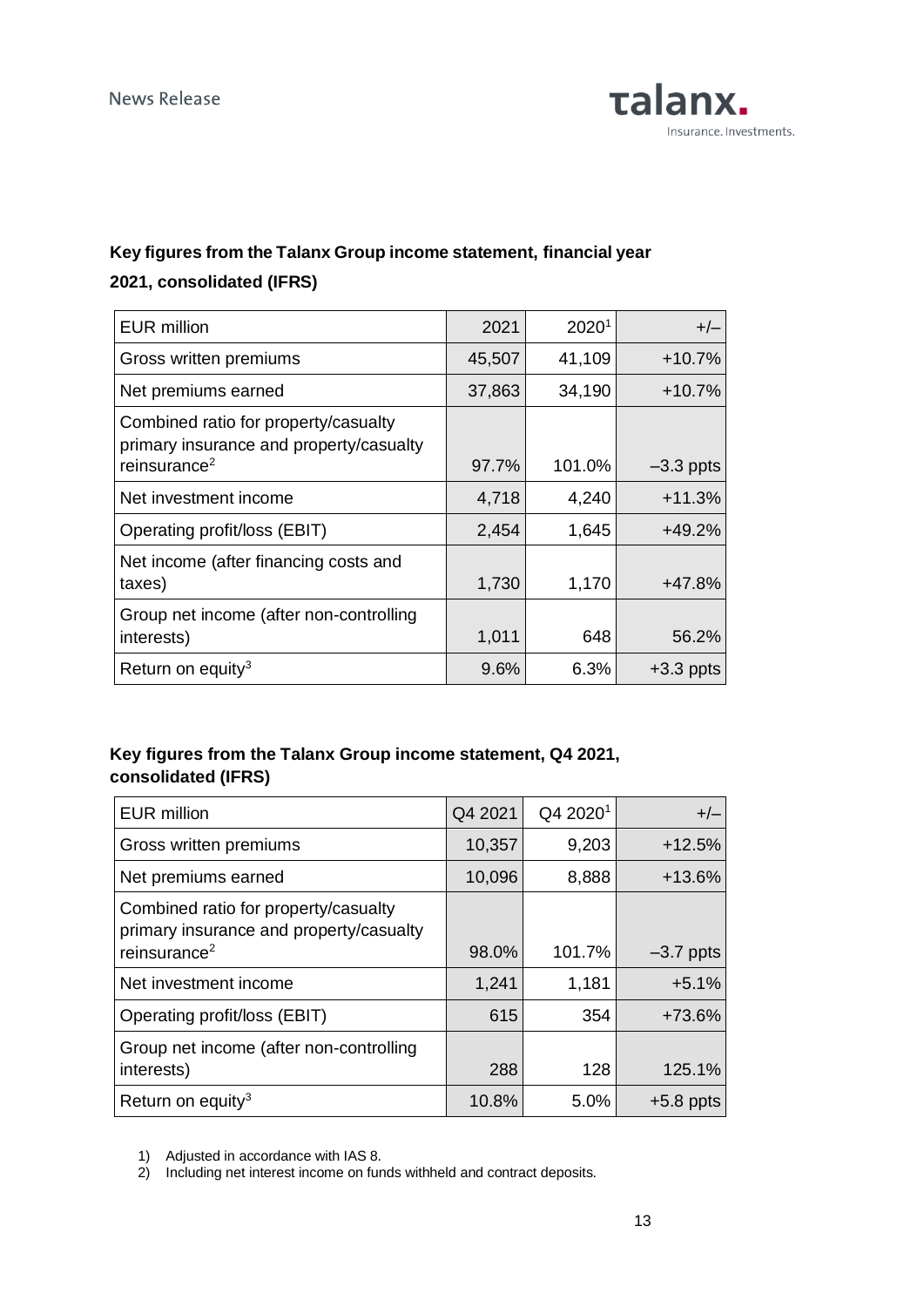

3) The ratio of (annualised) net income for the reporting period excluding non-controlling interests to average shareholders' equity excluding non-controlling interests.

### [Full documents relating to reporting.](https://www.talanx.com/en/investor_relations/reporting/reporting)

### [Financial calendar](https://www.talanx.com/en/investor_relations/agm_-_events/financial_calendar?year=2022)

### **Talanx's Annual Earnings Media Conference on 14 March 2022 (11 a.m.):**

To follow the Annual Earnings Media Conference live via our web stream (in German), please click<https://events.talanx.com/tx/bpk2022/> (prior registration is necessary)

A recording will be made available via this link after the event.

#### **About Talanx**

Talanx is a major European insurance group with premium income of EUR 45.5 billion (2021) and roughly 23,000 employees worldwide. Based in Hannover, Germany, the Group is active in more than 150 countries. Talanx is a multibrand provider with a focus on B2B insurance. Its industrial insurance and retail business in Germany and abroad is operated under the HDI brand, which has a rich tradition stretching back about 120 years. Other Group brands include Hannover Re, one of the world's leading reinsurers; the bancassurance specialists Targo insurers, PB insurers and neue leben; and Polish insurer Warta. Ampega, one of Germany's largest asset management companies, manages the Talanx Group's assets and is also an experienced provider of asset management solutions for non-group institutional investors. Rating agency Standard & Poor's has awarded the Talanx Primary Insurance Group a financial strength rating of A+/stable ("strong") and the Hannover Re Group one of AA–/stable ("very strong"). Talanx AG is listed on the Frankfurt Stock Exchange, where it is a member of the MDAX, and on the Hannover stock exchange (ISIN: DE000TLX1005, German Securities Code: TLX100).

*Talanx – Together we take care of the unexpected and foster entrepreneurship*

For further information, please see [www.talanx.com.](http://www.talanx.com/) 



Current photographs and company logos are available at [https://mediathek.talanx.de.](https://mediathek.talanx.de/)